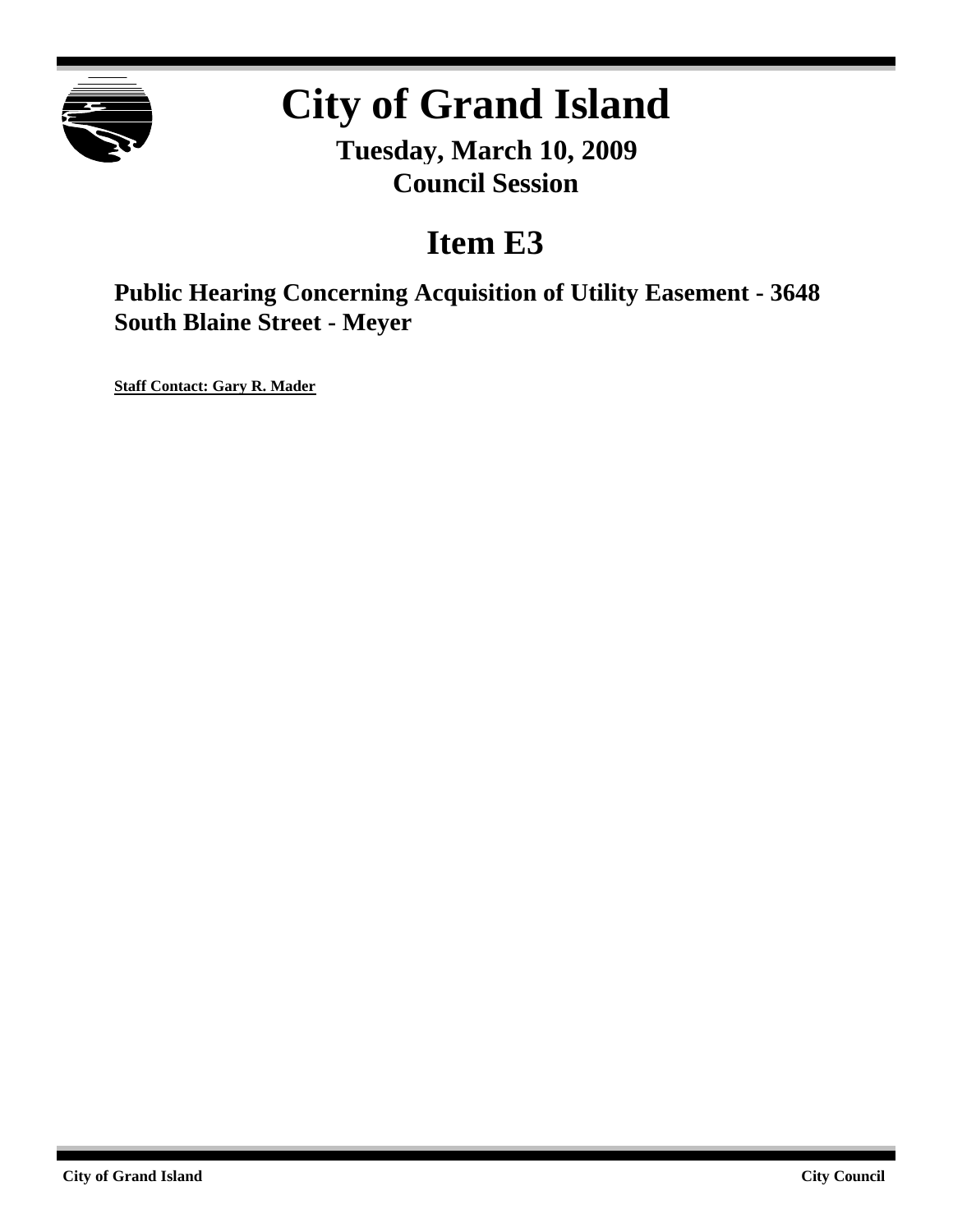## **Council Agenda Memo**

| From:           | Robert H. Smith, Asst. Utilities Director                                                     |
|-----------------|-----------------------------------------------------------------------------------------------|
| <b>Meeting:</b> | March 10, 2009                                                                                |
| Subject:        | Acquisition of Utility Easement – 3648 South Blaine<br><b>Street - Scott and Leslie Meyer</b> |
| Item $\#$ 's:   | E-3 & G-10                                                                                    |
| $Presenter(s):$ | Gary R. Mader, Utilities Director                                                             |

#### **Background**

Nebraska State Law requires that acquisition of property must be approved by City Council. The Utilities Department needs to acquire an easement relative to the property of Scott and Leslie Meyer, located along the southerly property line of 3648 South Blaine Street, in the City of Grand Island, Hall County, in order to have access to install, upgrade, maintain, and repair power appurtenances, including lines and transformers.

#### **Discussion**

This easement will be used to place an underground cable and a pad-mounted transformer to serve a new home that is being built on the property.

#### **Alternatives**

It appears that the Council has the following alternatives concerning the issue at hand. The Council may:

- 1. Make a motion to approve
- 2. Refer the issue to a Committee
- 3. Postpone the issue to future date
- 4. Take no action on the issue

### **Recommendation**

City Administration recommends that the Council approve the resolution for the acquisition of the easement for one dollar (\$1.00).

### **Sample Motion**

Move to approve acquisition of the Utility Easement.